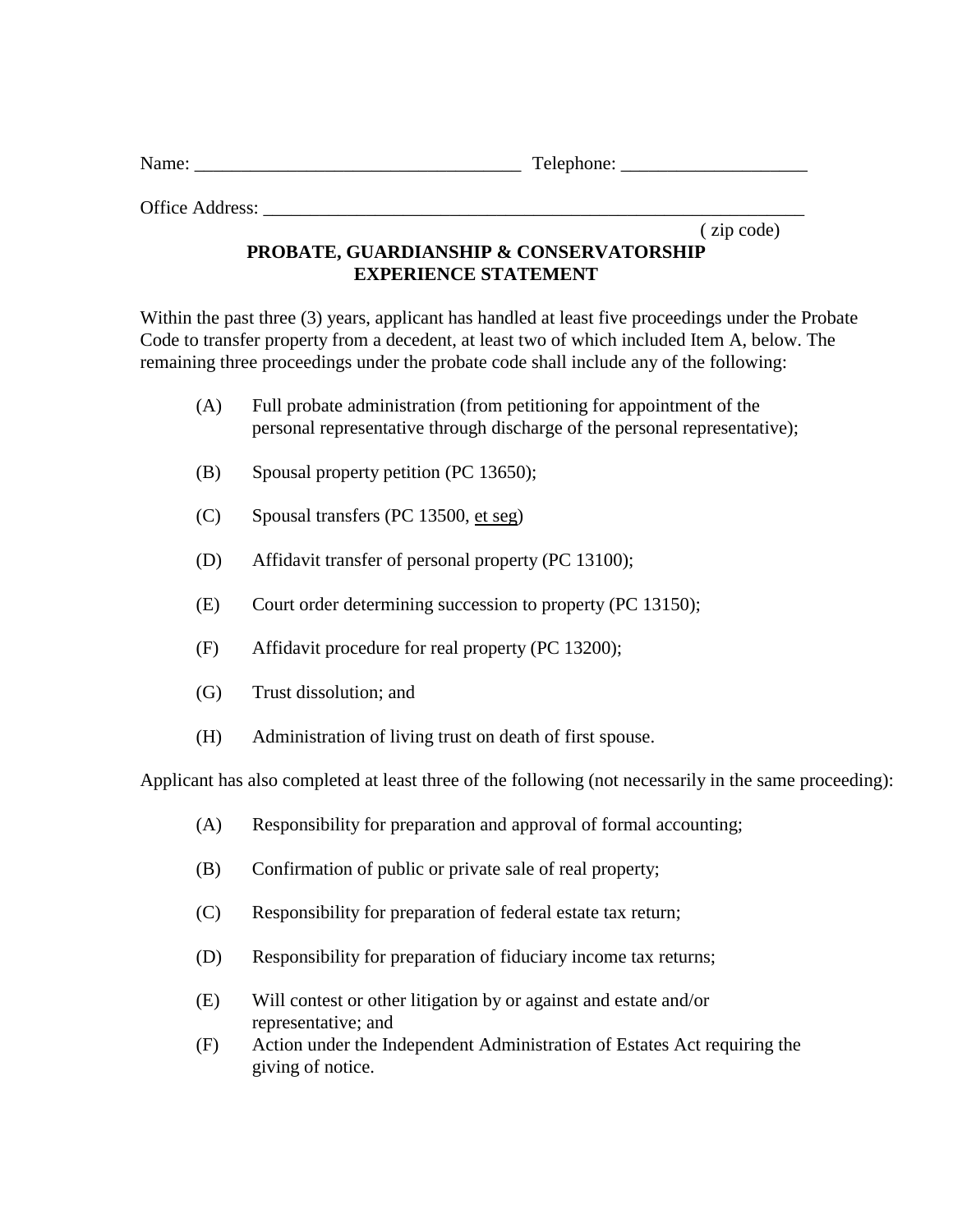## (continued)

For the Conservatorship and Guardianship subpanel, applicant must have, within the past three (3) years, prepared either two conservatorship and/or guardianships from petitioning for appointment through the first accounting.

## **OR is a Certified Specialist, Probate/Guardianship & Conservatorship, California Board of Legal Specialization.**

| <b>Probate/Guardianship &amp; Conservatorship Specialist:</b> | Yes $($ $)$ |  |
|---------------------------------------------------------------|-------------|--|
|---------------------------------------------------------------|-------------|--|

| Date Certified or Re-Certified: |  |
|---------------------------------|--|
|                                 |  |

| <b>Identification of Listed Cases:</b> | If matter is on public record, identify court or     |
|----------------------------------------|------------------------------------------------------|
|                                        | agency and give or agency and file number; if office |
|                                        | matter only, give office designation but omit        |
|                                        | client's name.                                       |

Date: Give month and year the required experience was completed. Per Rule 2, Section IV of the Lawyer Referral Service Rules, minimum experience requirements must have been completed within (3) years immediately preceding application for panel membership."

Probate Code Proceeding:

| Identification                                                                                                                                                                           | Date (month/year) |
|------------------------------------------------------------------------------------------------------------------------------------------------------------------------------------------|-------------------|
|                                                                                                                                                                                          |                   |
|                                                                                                                                                                                          |                   |
|                                                                                                                                                                                          |                   |
| Probate Code Proceedings Involving Full Probate administration (from petitioning for<br>appointment of the personal representative through discharge of the personal<br>representative): |                   |
|                                                                                                                                                                                          |                   |
| <b>Second Matter:</b>                                                                                                                                                                    |                   |

(continued)